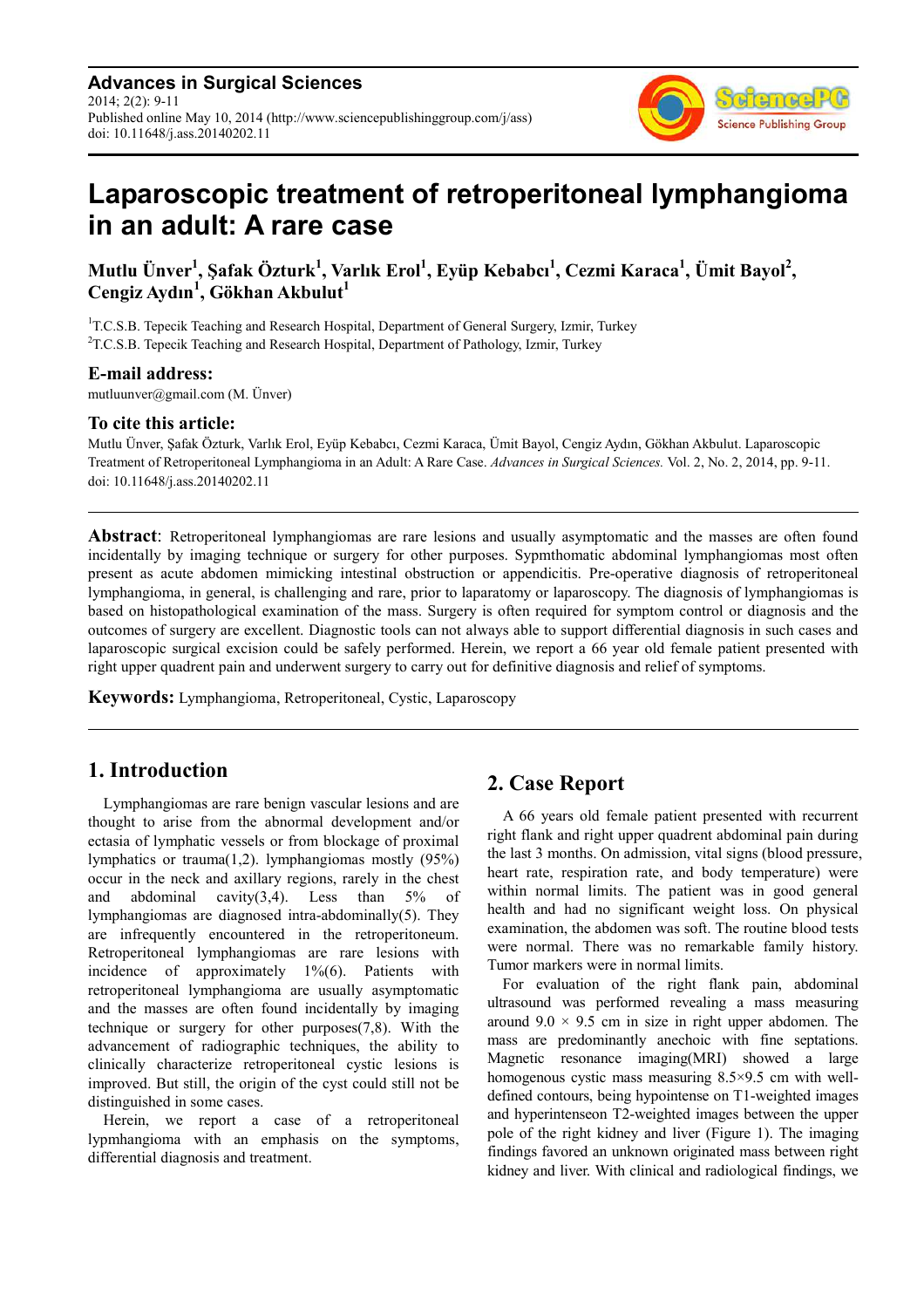decided to perform laparoscopic excision of the mass to carry out for definitive diagnosis and relief of symptoms. Laparascopic excision of the mass was performed. The patient recovered from the surgery with no complications. The patient was discharged on postoperative day 3. Surprisingly, the histopathologic examination after the operation revealed grossly the tumoral mass was 10 cm solid, partly hemorragic lesion neighbouring renal tissue with well defined borders. Histologically it was consisted of partly trombosed cystic, thick walled vascular hamartomatous lesions lined by flattened benign cells and lymphoid aggregates were noted on the walls (Fig. 2). Final diagnosis was a pseudotumor composed of trombosed, hemorragic cystic lymhangioma (Fig. 3). After a 6 months follow-up, she remains in good health.



*Figure 1. MRG images. (1a: T2 fat satured transverse MRG image. 1b: T2 coronal MRG image. 1c: T1 fat satured transverse MRG image.)* 



*Figure 2. H&E Cystic, thick walled vascular hamartoma lined by flattened benign cells with some eritrocytes in the lumen.* 



*Figure 3. H&E Thick walled partly trombosed lymphangioma with lymphoid aggregates on the wall.* 

### **3. Discussion**

Lymphangiomas are benign vascular lesions that show lymphatic differentiation and mostly (95%) occur in the neck and axillary regions; the remaining 5% are located in the lung, mediastinum, abdominal viscera mesentery and retroperitoneum(3,4). Retroperitoneal lymphangiomas are rare lesions with incidence of approximately  $1\frac{6}{6}$ . Lymphangiomas usually manifest within two years of age, however, retroperitoneal and intra-abdominal lymphangiomas become symptomatic in adulthood due to its slow progressing nature(9,10). The clinical presentation of lymphangioma depends on the anatomic location and tumor size(10,11). Large tumors may present as asysmptomatic masses, most often the masses are often found incidentally by imaging technique or surgery for other purposes(7,8). These tumors may cause symptoms due to compression of adjacent structures leading to a diagnostic consideration of sarcomas(10). Sypmthomatic abdominal lymphangiomas most often present as acute abdomen mimicking intestinal obstruction or appendicitis(8,12).

Cysts of urothelial and foregut origin, microcystic pancreatic adenoma, retroperitoneal hematoma, abscesses, duplication cysts, ovarian cysts and pancreatic pseudocysts, malignant tumors such as cystic mesothelioma, teratoma, undifferentiated sarcoma, cystic metastases and malignant mesenchymoma are differential diagnosis of cystic retroperitoneal lymphangiomas(10). Ultrasonography and CT reveal multiseptate or multilocular cystic masses and have limited roles in the preoperative diagnosis(10). On MR imaging, lymphangioma displays homogenous hyperintense signals in T2-weighted images and low intensity signals in T1-weighted images(8). Pre-operative diagnosis of retroperitoneal lymphangioma, in general, is challenging and rare, prior to laparatomy or laparoscopy(9). The diagnosis of lymphangiomas is based on histopathological examination of the mass. It comprises dilated and interconnected vascular channels lined by flattened endothelial cells with intervening connective tissue septae containing smooth muscle fascicles, lymphocytes and adipose tissue(8,10).

Surgery is often required for symptom control or diagnosis(6). Outcomes following complete resection of retroperitoneal lymphangiomas are generally good(13,14). Dissemination in the retroperitoneum is very rare but potentially a fatal complication(6). Some studies suggest internal peritoneal cavity marsupialisation and also aspiration, drainage, and irradiation of the lymphangioma give poor results(15). Due to its potential to grow, invade vital structures and develop life-threatening complications, complete laparoscopic excision should be considered as a therapeutic option to treat retroperitoneal cystic lymphangioma(13,14).

In conclusion, diagnostic tools can not always able to support differential diagnosis in such cases and cystic lymphangiomas should be considered among possible